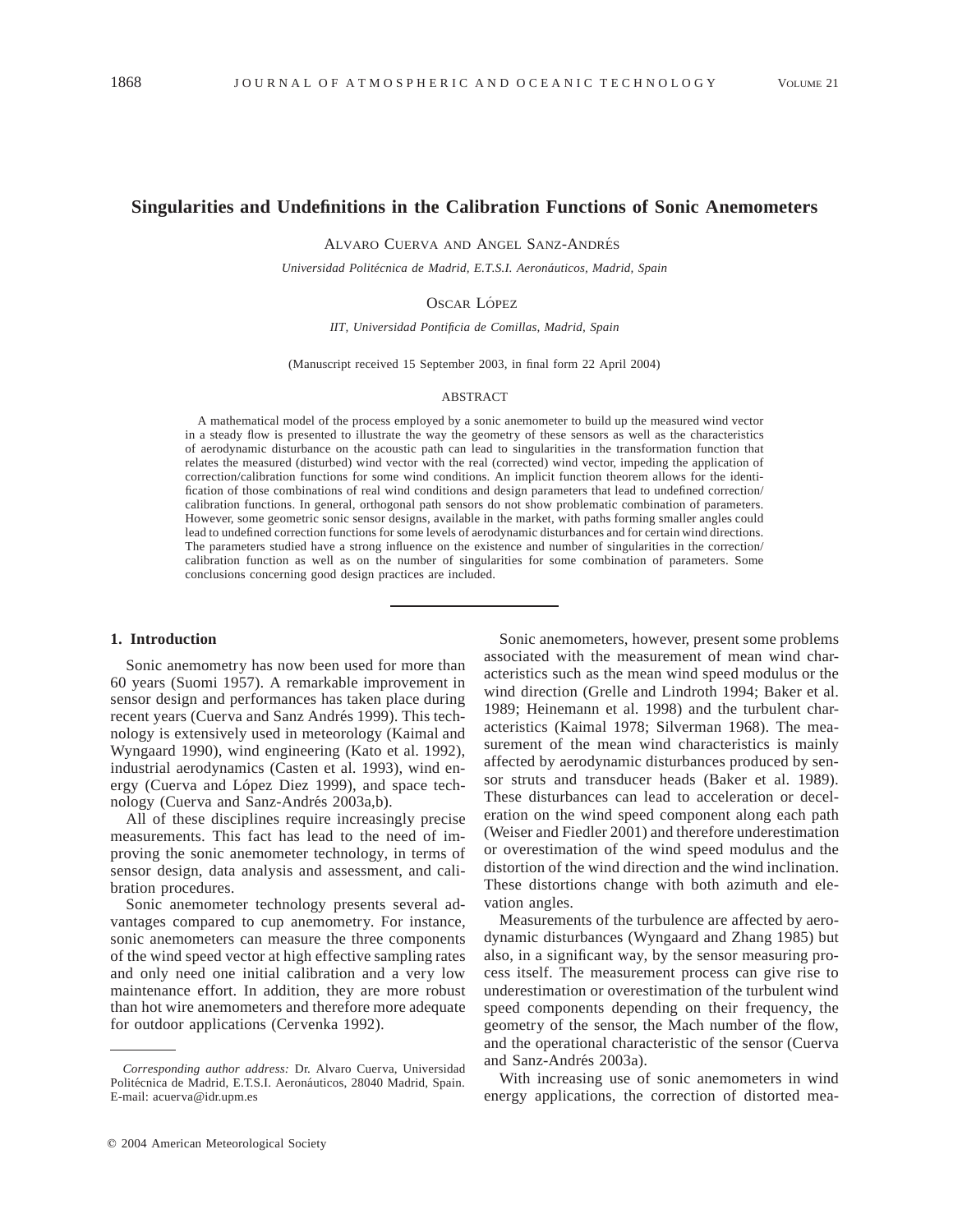surements of the mean values of wind speed measurements by means of correction functions determined in wind tunnels (Mortensen 1994) or by modeling is becoming of great importance.

In a wind tunnel, the measured wind speed modulus, wind direction, and wind inclination are compared with reference values in a process whereby the sonic is tested at different azimuth and tilt angles as well as at different wind speeds (Baker et al. 1989). Once the relation between the measured (distorted) and the real values is established, the inverse relation is calculated to correct the values to be measured in the field.

However, for some sensor designs (defined mainly by the geometry and the characteristics of aerodynamic disturbances of the sensor structure) the relation between real and measured (distorted) values could not be biyective for certain wind conditions (defined by the modulus, direction, and inclination of the wind speed vector). This means that, under some conditions, one measured magnitude could correspond to more than one real magnitude, making the application of the correction functions ineffective.

To illustrate this statement, a mathematical model of the measurement process of a sonic anemometer that takes into account the effect of the wake of a body (e.g., a sensor head wake) on the wind speed deficit along the acoustic path has been developed. A two-path sonic model is studied in order to simplify the mathematical formulation and clarify the interpretation of the results. The problem associated with the transformation of the measured (distorted) wind vector to the real wind vector is studied.

We will consider that most of the aerodynamic perturbations of the flow field in the measurement volume of the sonic anemometer can be characterized as a wake generated by an uniform incoming flow impinging on a bluff body. We will consider that the wakes of different sonic anemometer elements are not coupled to each other and, therefore, the effect of each wake element can be considered isolated. In the absence of these perturbations the correction function is the identity. As singular points in the correction function arise from the local behavior of the correction function, in an introductory work such as this paper, the study of the effect of just one wake is considered, showing the influence and relevance of the parameters involved. For aerodynamic perturbations showing a different attenuation curve, a similar analysis following the method explained here should be performed.

## **2. Definition of the problem**

The geometry of the probe is defined by the orientation of the two paths  $\mathbf{l}_1$  and  $\mathbf{l}_2$  (*l* being the length of both paths), in an orthogonal reference system  $\{O_s, x_s, \ldots\}$  $y_s$ , attached to the sonic anemometer. The path  $l_1$  is aligned with the axis  $\mathbf{x}_s$  and the path  $\mathbf{l}_2$  forms an angle  $\Delta \theta$  with the path  $\mathbf{l}_1$  and therefore with the axis  $\mathbf{x}_s$ . Con-

FIG. 1. Sketch of the two acoustic paths  $(l_1 \text{ and } l_2)$  of the sonic anemometer defined in the anemometer attached reference system  ${\bf \{O_s, x_s, y_s\}}: \theta_w$  is the real wind direction expressed in the anemometer attached reference system,  $\Delta\theta$  is the angle formed by both acoustic paths,  $e_{x_s}$  and  $e_{y_s}$  are the unit vectors along the  $x_s$  and  $y_s$  axes, and **u** is the wind speed vector.

sidering the previous definitions, the paths  $I_1$  and  $I_2$  can be expressed in  $\{O_s, x_s, y_s\}$  as follows:

$$
l_1 = l \mathbf{e}_{\mathbf{x}_s}
$$
  
\n
$$
l_2 = l[\cos(\Delta \theta) \mathbf{e}_{\mathbf{x}_s} + \sin(\Delta \theta) \mathbf{e}_{\mathbf{y}_s}].
$$
\n(1)

Additionally, the incident wind speed vector is also expressed in  $\{O_s, x_s, y_s\}$  as

$$
\mathbf{u} = |\mathbf{u}| [\cos(\theta_{w}) \mathbf{e}_{\mathbf{x}_{s}} + \sin(\theta_{w}) \mathbf{e}_{\mathbf{y}_{s}}], \quad (2)
$$

where  $\theta_w$  is the angle formed by the wind speed vector and the axis  $\mathbf{x}_s$ . The geometry of the problem is described in Fig. 1.

## **3. Sonic measuring process**

In this part of the paper the measured values of the wind vector are modeled considering a steady case in presence of aerodynamic disturbances due to the structure of the sensor. A sonic anemometer measures the projection of wind speed vector along its two acoustic paths. This is done by measuring the transit times of pulses traveling from one transducer to another and vice versa (Kaimal 1978) and applying the classical time inverse algorithm. The projection of the wind speed vector on each acoustic path is given by

$$
u_{l1} = \frac{1}{l} \mathbf{u} \cdot \mathbf{l}_1 = |\mathbf{u}| \cos(\theta_w)
$$
  

$$
u_{l2} = \frac{1}{l} \mathbf{u} \cdot \mathbf{l}_2 = |\mathbf{u}| [\cos(\theta_w) \cos(\Delta \theta) + \sin(\theta_w) \sin(\Delta \theta)]
$$
  

$$
= |\mathbf{u}| \cos(\theta_w - \Delta \theta).
$$
 (3)

The aerodynamic disturbance of sonic anemometer

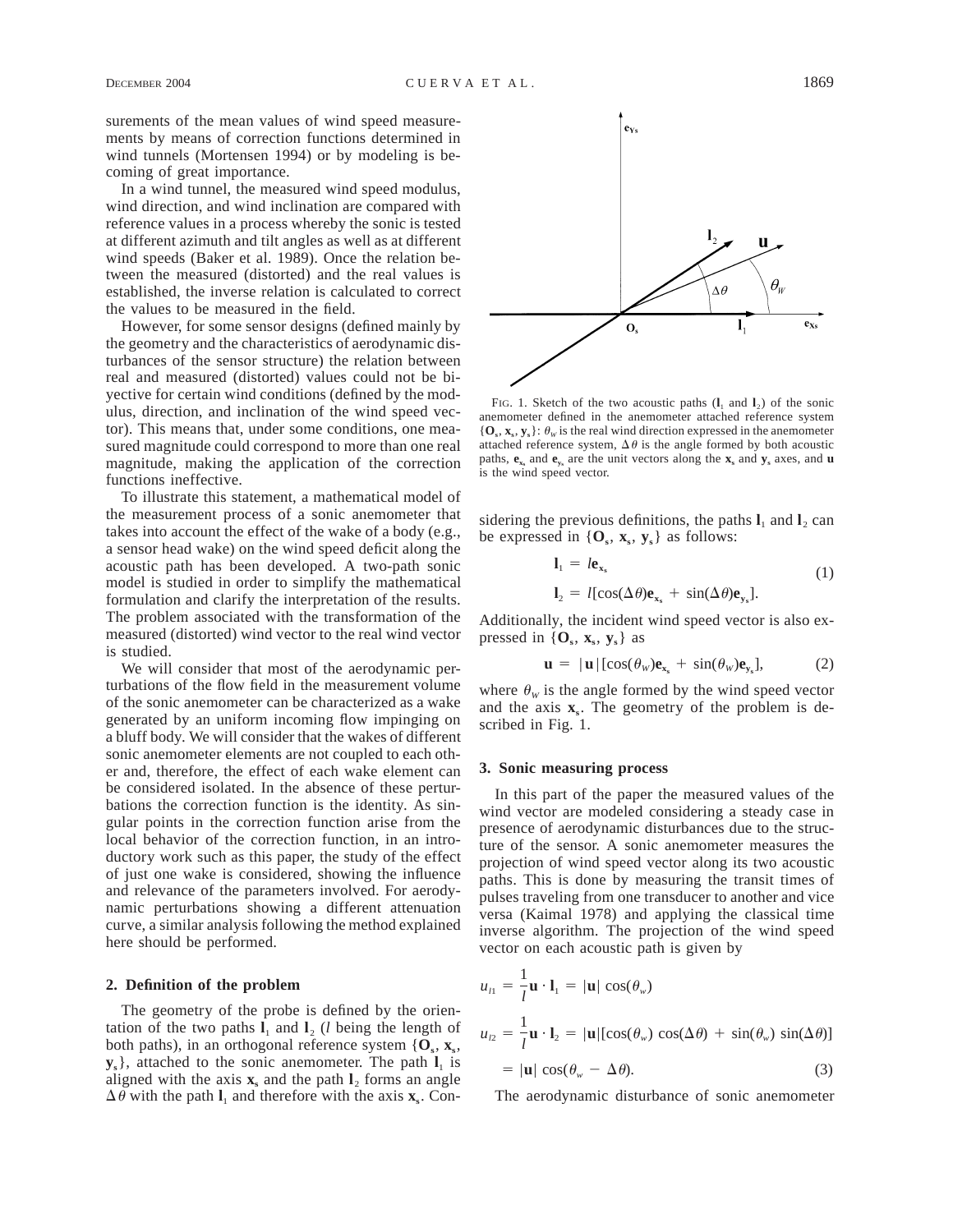measurements due to their own structure is highly complex. It results from a combination of decelerating and accelerating effects on the flow along acoustic paths. The decelerating effects are due to wakes from transducer heads and other parts of the sensor structure, whereas the acceleration effects are due to aerodynamic potential effects. Previous disturbances can be induced by the structure of one acoustic path on itself or can be a cross-disturbance of one path structure on another. Therefore, the relation of the measured (disturbed) to the real (undisturbed) wind speed component along one acoustic path can be quite complex and it is, in general, dependent on the undisturbed wind direction relative to the sensor and the wind speed modulus. Additionally, this relation is always a function of the sensor design and normally requires a specific parameterization for each sonic anemometer model.

Despite the complexity described here, the relation between the measured (disturbed) to the real (undisturbed) wind speed component along each acoustic path can be written as  $u_{ls}^M / u_{ls} = f_{As}(\theta_{WPs}, \text{ geometry})$ , where  $\theta_{WPs}$  is the angle formed by the acoustic path and the undisturbed speed, and ''geometry'' represents appropriate design parameters.

Without any loss of generality in this treatment, and in order to reduce the complexity of the mathematics, the only aerodynamic disturbances considered here are the wakes from the traducer heads, which lead to attenuation of the measurements (Wyngaard and Zhang 1985) wind speed projections along each acoustic path. The authors are aware that a complete consideration of all disturbing sources would be needed if a full systematic study of an specific sonic anemometer is undertaken; however, this is out of the scope of this paper and is left for future works. In the case of transducer head wakes, their effects on the acoustic paths have been a main subject of concern in the literature. Several wind tunnel tests have been devoted to obtain experimental data (Weiser and Fiedler 2001; Grelle and Lindroth 1994; Mortensen 1994). These experimental data have been the source for further fitted models such as the ones proposed in Kaimal (1978) and in Wyngaard and Zhang (1985).

Although the method proposed is valid for any shape of distortion function, in this paper the distortion function derived in Wyngaard and Zhang (1985) for streamlined transducers is used as an example. Using any other distortion model (which is dependent on the analyzed sonic anemometer) does not mean any modification of the treatment of the problem. The Wyngaard model for streamlined transducers quantifies the wind speed deficit along the path as a function of the angle formed by the acoustic path and wind speed,  $\theta_{WPs}$ , a minimum ratio of measured to real wind speed component along a path *C* and a fitting parameter *a,* as follows:

$$
f_{As} = \frac{u_{Is}^M}{u_{Is}} = \{1 - (1 - C) \exp[-a \sin^2(\theta_{WPs})]\}, \quad (4)
$$



FIG. 2. Ratio of the modeled measured (distorted) to the real wind speed component along an acoustic path,  $u_n^M/u_{1s}$ , in the range [0,  $2\pi$ ] of the angle between the wind speed vector and the acoustic path,  $\theta_{WPs}$ . Maximum speed attenuation parameter,  $C = 0.75$ . Aerodynamic angular attenuation parameter,  $a = 11.5$  (characteristic angle of the region affected by the sensor head wake,  $\theta_c = 0.3$  rad  $\approx 17^{\circ}$ ). (Hanafusa et al. 1980; Wyngaard and Zhang 1985).

where the superscript *M* stand for measured values, the angle  $\theta_{WPs}$  is easily calculated as

$$
\theta_{\text{WPs}} = \arccos\left(\frac{u_{ls}}{|\mathbf{u}|}\right),\tag{5}
$$

and the parameter *C* depends on the ratio *l*/*d*. Here *d* is the equivalent diameter of the head transducer. Some authors have stated a dependency of *C* on wind speed. From (4) it is easily identified that  $(1 - C)$  is the value of maximum attenuation (when the wind speed vector is aligned with the acoustic path). The parameter *a* controls the width of the nondisturbed angular interval (plateau of the curve in Fig. 2). The affected angular interval is measured by the characteristic angle:

$$
\theta_c = \arcsin \frac{1}{\sqrt{a}}.\tag{6}
$$

In the present case,

$$
\theta_{\text{WP}_1} = \theta_{\text{w}}
$$
  
\n
$$
\theta_{\text{WP}_2} = \arccos[\cos(\theta_{\text{w}}) \cos(\Delta \theta) + \sin(\theta_{\text{w}}) \sin(\Delta \theta)]
$$
  
\n
$$
= -(\theta_{\text{w}} - \Delta \theta). \tag{7}
$$

Figure 2 shows the dependency of the attenuation function  $f_A S$ , given by (4) for both paths in the range of wind speed direction  $\theta_w[0 - 2\pi]$ .

Once the attenuation functions are calculated, it is possible to obtain the measured values along each path as follows:

$$
u_{ls}^M = f_{As} u_{ls}. \tag{8}
$$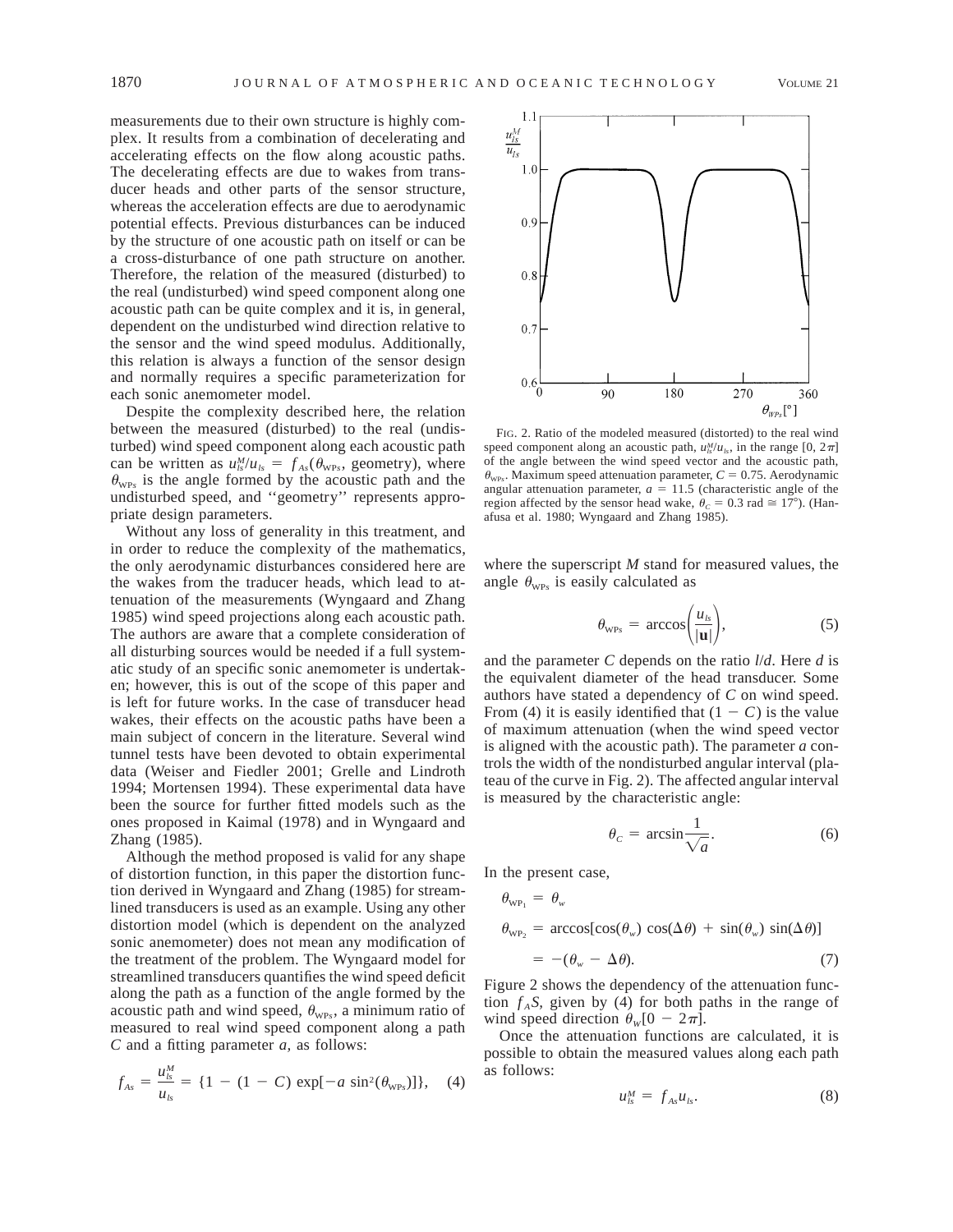As  $u_k^M$  are, in fact, obtained from one model of the measuring process, they will be denoted as ''modeled measured wind speed components.''

From the modeled measured speed components expressed in the  ${\bf \{O}_s, x_s, y_s\}$  reference system it is possible to obtain the modeled wind speed values along each acoustic path based on the transformation relationship between the two reference systems, given by

$$
\begin{Bmatrix} u_{11} \\ u_{22} \end{Bmatrix} = \begin{bmatrix} 1 & 0 \\ \cos(\Delta \theta) & \sin(\Delta \theta) \end{bmatrix} \begin{Bmatrix} u_{XS} \\ u_{YS} \end{Bmatrix}.
$$
 (9)

The inverse relation of (9) is applied to obtain the modeled measured components of wind speed in the  $\{O_s,$ **xs**, **ys**} reference system from the components along each acoustic path

$$
\begin{Bmatrix} u_{XS}^M \\ u_{YS}^M \end{Bmatrix} - \frac{\cos(\Delta \theta)}{\sin(\Delta \theta)} \frac{1}{\sin(\Delta \theta)} \begin{Bmatrix} u_1^M \\ u_2^M \end{Bmatrix}.
$$
 (10)

The modeled measured values of wind speed modulus and direction are obtained from the wind speed modeled measured components in the  $\{O_s, x_s, y_s\}$  reference system as follows:

$$
u_w^M = \left[ (u_{xs}^M)^2 + (u_{rs}^M)^2 \right]^{1/2},
$$
  
\n
$$
\theta_w^M = \arctan\left( \frac{u_{rs}^M}{u_{xs}^M} \right)_{-\pi,\pi}.
$$
\n(11)

Once the modeled measured wind speed modulus and direction are obtained, it is possible to establish a general function **F** between the variables involved in the problem,

**F**:  $\mathbb{R}^5 \to \mathbb{R}^2$ :  $\{u_w, \theta_w, C, a, \Delta \theta\} \to \{u_w^M, \theta_w^M\}$ , (12)

the domains for each component being as follows:

$$
u_w \in (0, 100) \text{ (m s}^{-1})
$$
  
\n
$$
\theta_w \in (0, 2\pi) \text{ (rad)}
$$
  
\n
$$
C \in (0.5, 1)
$$
  
\n
$$
\Delta \theta \in (0, 2\pi) \text{ (rad)}
$$
  
\n
$$
a \in (5, 15)
$$

based on the experience with sonic anemometers. Basic initial assumptions have been made when defining the previous domains. A first remark can be pointed out based on experimental observations. Attenuation values, *C,* from literature are remarkably above 0, and values between  $C = 0.5$  and  $C = 0.9$  can be considered. Typical values about 10 are found for  $a$  ( $\theta_c = 0.32$  rad  $\approx 18^{\circ}$ ). Parameter  $\Delta \theta$  is normally 90°, although some models present a value of  $60^\circ$ . In this paper the full domains are considered since one of our goals is to establish the consequences of practical limits of such design parameters.

### **4. The transformation function**

The function **F** can be determined experimentally in wind tunnels or by application of models, as has been done here. In that case, parameters *C*, *a*, and  $\Delta\theta$  are already defined. Once the function is obtained, in what can be denoted a calibration or assessment process, it is necessary to obtain its inverse  $F^{-1}$  since this inverse function will be applied to correct the measured data produced by sonic anemometers in the real field when the real values must be obtained from measured values (which are distorted by the aerodynamic perturbations).

As it is well known from the implict function theorem, the calculation of  $F^{-1}$  may lead to problems in cases where the Jacobian matrix of the transformation is singular. In such a case, the correction process (by applying  **to the measured values) is not possible. To study** these situations with the model presented here, *C, a,* and  $\Delta\theta$  are considered known parameters, which for some real wind conditions ( $u_w$  and  $\theta_w$ ) could lead to an undefined  $\mathbf{F}^{-1}$ .

The Jacobian matrix for the transformation **F**, considering *C*, *a*, and  $\Delta \theta$  as parameters, is expressed in the following way:

$$
\mathbf{J}_{\mathbf{F}}(u_{w}, \theta_{w}; c, a, \Delta\theta) = \begin{bmatrix} \frac{\partial u_{w}^{M}}{\partial u_{w}} & \frac{\partial u_{w}^{M}}{\partial \theta_{w}} \\ \frac{\partial \theta_{w}^{M}}{\partial u_{w}} & \frac{\partial \theta_{w}^{M}}{\partial \theta_{w}} \end{bmatrix} .
$$
 (13)

The points  $\{u_w, \theta_w, C, a, \Delta\theta\}$ , where the determinant of the Jacobian matrix of **F** is zero, are studied because the transformation **F** (or its inverse,  $\mathbf{F}^{-1}$ ) will show singular points (the transformation will not be defined at these points).

In expression (13) the partial derivative of the measured wind direction versus the real wind speed is zero; therefore,  $det[\mathbf{J}_{\mathbf{F}}] = 0$  reduces to

$$
\det[\mathbf{J}_{\mathbf{F}}] = 0 \Leftrightarrow \frac{\partial u_W^M}{\partial u_W} \frac{\partial \theta_W^M}{\partial \theta_W} = 0. \tag{14}
$$

This is only true for the considered formulation of the aerodynamic disturbances (*C* and *a* independent from wind speed modulus). The previous reasoning allows one to eliminate  $u_w$  from the list of parameters influencing the singularity analysis. Additionally, for this problem, it is established that the partial derivative of the measured wind speed modulus versus real wind speed modulus is a function of  $\theta_w$ , *C*, *a*, and  $\Delta \theta$ , which never becomes 0. In this situation, singular points of the transformation are given by

$$
\det[\mathbf{J}_{\mathbf{F}}] = 0 \Leftrightarrow \frac{\partial \theta_w^M}{\partial \theta_w}(\theta_w, C, a, \Delta \theta) = 0. \tag{15}
$$

In Fig. 3 the surface implicitly defined by (15) is shown for  $a = 10$  ( $\theta_c = 0.32$  rad  $\approx 18^{\circ}$ ). In all the points  $(\theta_w, C, \Delta \theta)$  belonging to the mentioned surface, the correction function  $\mathbf{F}^{-1}$  is not defined, and therefore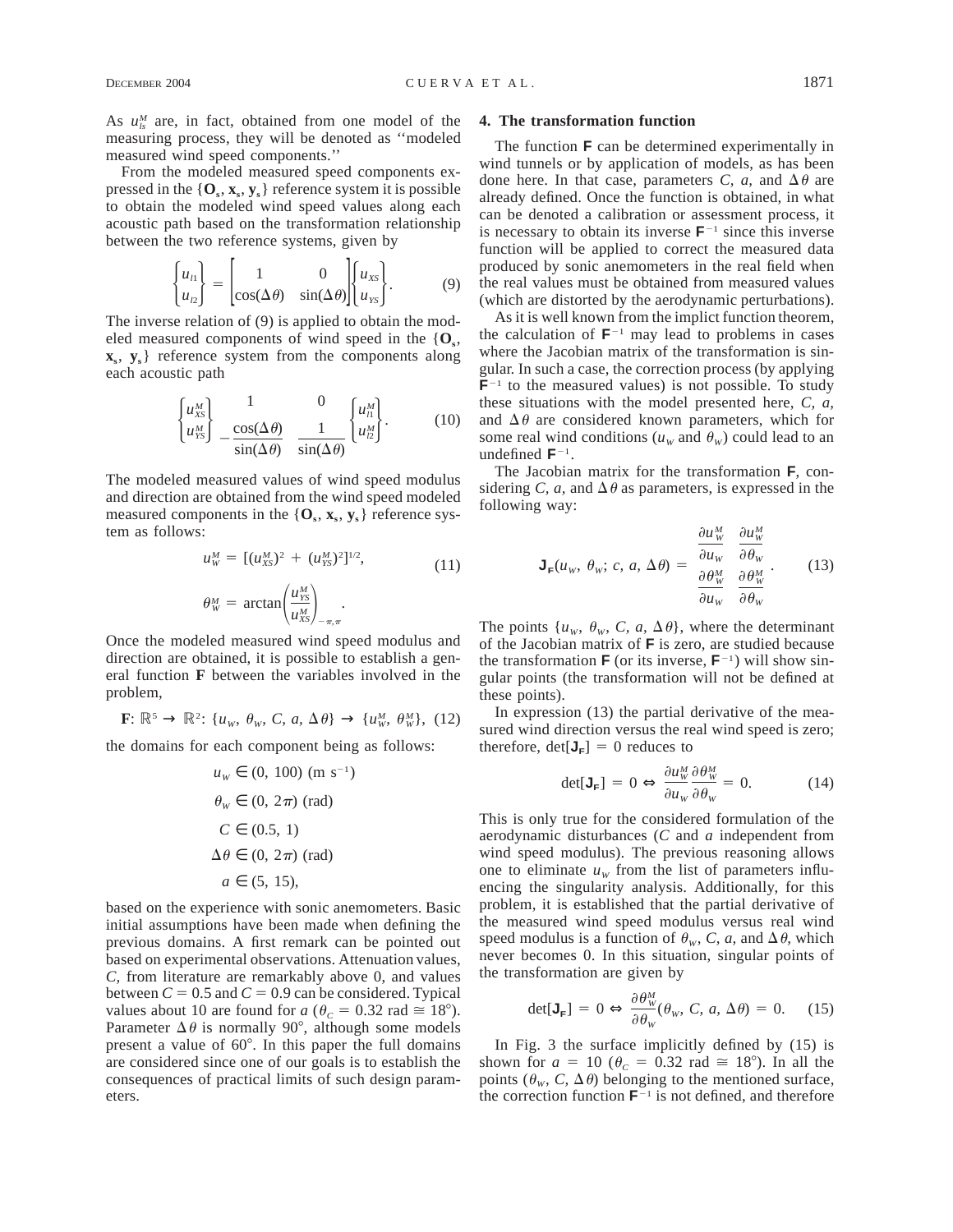

FIG. 3. Variation of the wind direction  $\theta_w$ , with the angle between the acoustic paths,  $\Delta \theta$ , for different values of the aerodynamic angular attenuation parameter, *a,* that makes singular the transformation from the real to the measured values ( $det[J_F] = 0$ ) for a maximum speed attenuation parameter,  $C = 0.6$ . Dashed line:  $\theta_w = \Delta \theta$  [asymptotic behavior of  $\theta_w(\Delta \theta)$  curve].

the correction of measured data for such values would not be possible. A similar analysis for those points ( $\theta_w$ , *a*,  $\Delta \theta$ ) that make det[ $J_F$ ] = 0 for a typical value *C* = 0.6 gives rise to the results shown in Fig. 4.

From Figs. 3 and 4 it can be derived that  $\theta_w$ , *C*, *a*, and  $\Delta\theta$  are the driving parameters leading to undefinitions in the determination of correction function  $F^{-1}$ for some conditions. It is remarkable (see Fig. 4) that for higher values of *C* (lower attenuations) only two problematic real wind directions appear within the  $\theta_w$  $\in$  [0°, 90°] range studied for a given geometry  $\Delta \theta$ . However, decreasing the values of *C* (higher attenuations) gives rise to four critical wind directions within the mentioned interval. As can be observed, there is a strong mutual dependence among the values of the parameters that give rise to singularities in the calibration function.

Two critical points correspond to  $\theta_w$  close to  $\theta_w$  = 0° and the asymptote  $\theta_w = \Delta \theta$ , as could be expected. For given wind conditions (given  $\theta_w$ ), the condition  $det[J_F] = 0$  defines a surface in  $R^3$  that relates those design values  $\{C, a, \Delta\theta\}$ , giving rise to singularities in the transformation for those wind conditions. Figure 5 shows this surface (in terms of level curves) when  $\theta_w$  $= 45^{\circ}$ . Figure 5 indicates that larger values of *a* (larger angles between the acoustic path and the wind speed vector without attenuations) require decreasing values of  $\Delta \theta$  to lead to singular points in the correction function. A similar conclusion is established for decreasing maximum attenuations (increasing *C* values). In general, it can be stated that the intuitively better situation, orthogonal paths  $\Delta \theta = 90^{\circ}$ , combined with typical values for  $a \approx 10$ ) and  $C \approx 0.7$ ) does not give rise to singular situations for the studied case. Those points presented



FIG. 4. Variation of the wind direction  $\theta_w$  with the angle between the acoustic paths,  $\Delta \theta$ , for different values of the maximum speed attenuation parameter *C* that makes singular the transformation from the real to the measured values ( $det[\mathbf{J}_F] = 0$ ) (aerodynamic angular attenuation parameter,  $a = 10$  that is characteristic angle of the region affected,  $\theta_c = 0.32$  rad  $\approx 18^\circ$ ). Dashed line:  $\theta_w = \Delta \theta$  [asymptotic behavior of  $\theta_w(\Delta \theta)$  curve].

in previous curves associated with singularities in the correction function  $F^{-1}$  give rise to nondetermination of such a correction function.

In Fig. 6 the values of the modeled real wind direction for a given geometry  $\Delta \theta = 60^{\circ}$  and the parameter  $a =$ 10 are represented as a function of the real wind speed direction  $\theta_w$  and of the speed attenuation parameter *C*. Observe that the line  $C = 1$  represents the no-attenuation case. The orientation  $\theta_w = 30^\circ$  is the half-angle



FIG. 5. Variation of the maximum speed attenuation parameter *C* with the angle between the acoustic paths,  $\Delta \theta$ , for different values of the aerodynamic angular attenuation parameter *a* that makes singular the transformation from the real to the measured values ( $det[\mathbf{J}_F]$  $= 0$ ) for a given wind direction,  $\theta_w = 45^\circ$ .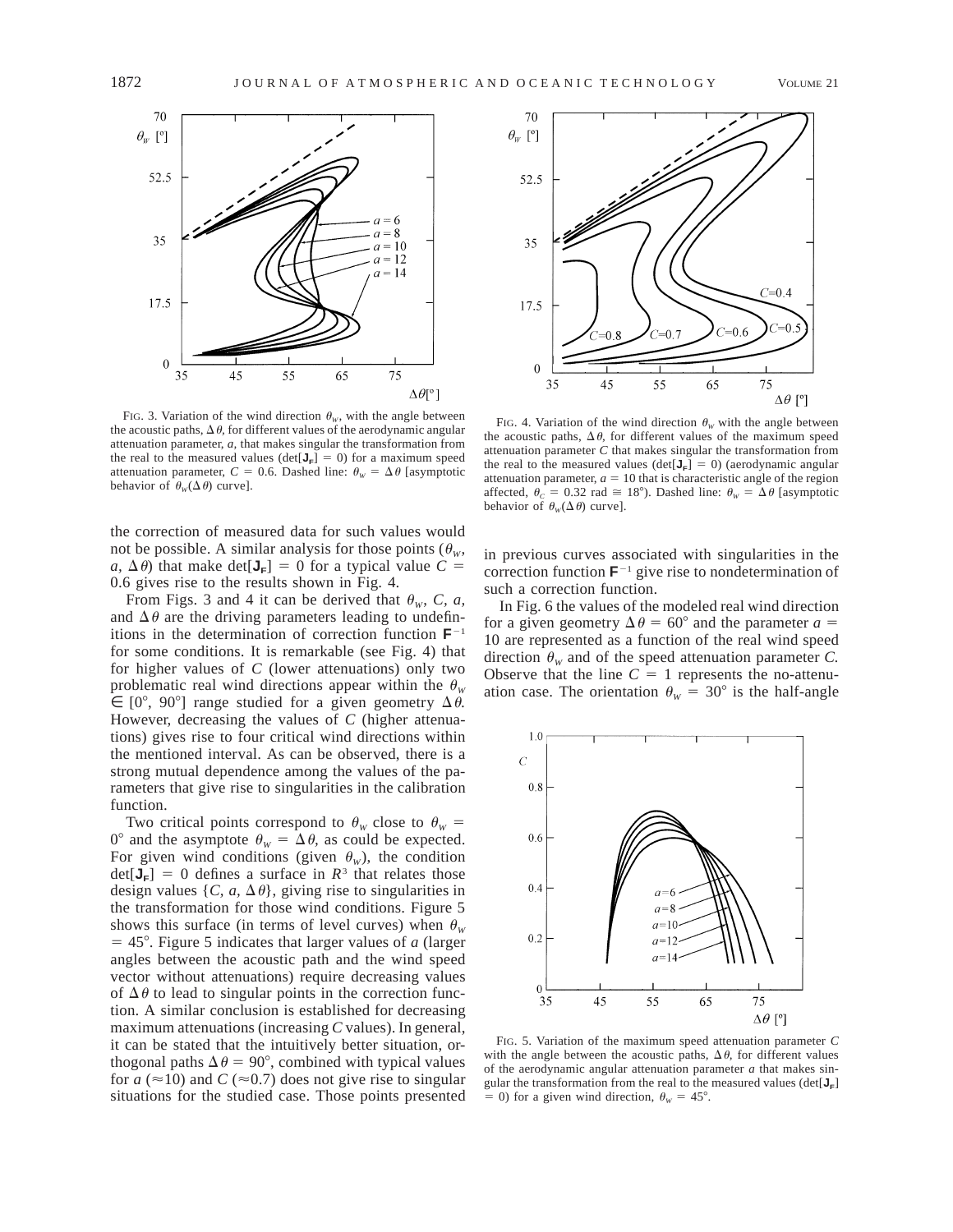

FIG. 6. Values of the modeled measured wind direction expressed in a sonic anemometer reference system,  $\theta_w^M$ , as function of real wind speed direction  $\theta_w$  and the maximum speed attenuation parameter *C* for a given angle between the acoustic paths,  $\Delta \theta = 60^{\circ}$ , and an aerodynamic angular attenuation parameter,  $a = 10$  (characteristic angle of the region affected,  $\theta_c = 0.32$  rad  $\approx 18^\circ$ ). FIG. 8. Relation between the modeled measured wind direction



FIG. 7. Values of the minimum ratio of the modeled measured to the real wind speed component along the acoustic paths, *C,* and the real wind speed direction  $\theta_w$  giving rise to singularities (det[ $J_F$ ] = 0) in the calibration functions for a given angle between the acoustic paths,  $\Delta \theta = 60^{\circ}$ , and an aerodynamic angular attenuation parameter,  $a = 10$  (characteristic angle of the region affected by the sensor head wake,  $\theta_c = 0.32$  rad  $\approx 18^{\circ}$ ), and a maximum speed attenuation parameter,  $C = 0.55$ . Dashed lines indicate ideal relation (straight line  $\theta_W^M = \theta_W$ ).



expressed in a sonic anemometer reference system,  $\theta_w^M$ , and the real wind speed direction,  $\theta_w$  for a given angle between acoustic paths,  $\Delta \theta = 60^{\circ}$ , an aerodynamic attenuation parameter,  $a = 10$  (characteristic angle of the region affected by the sensor head wake,  $\theta_c$  = 0.32 rad  $\approx$  18°), and a minimum ratio of the modeled measured to the real wind speed component along the acoustic paths,  $C = 0.55$ . Dashed lines indicate the ideal relation (straight line with zero offset and unity slope).

of the acoustic paths and, therefore, no distortion of  $\theta_{W}^{M}$  occurs at this orientation. In this figure, a limit of the value of parameter *C* exists for which a given measured wind direction,  $\theta_w^M$ , might correspond to three real values of the wind direction  $\theta_w$ . This fact evidences the impossibility of applying the correction function  $\mathbf{F}^{-1}$  for a certain range of values of  $\theta_w^M$ . The range amplitude depends on the geometry,  $\Delta \theta$ , and on the attenuation parameter *C.*

The singularities on the previous surface correspond to those coordinates *C*,  $\theta_w$  that satisfy the condition  $det[J_F] = 0$  for the given conditions. The corresponding curve is presented in Fig. 7. As an example, in Fig. 7 a horizontal straight line at  $C = 0.55$  allows one to identify those real wind directions in the interval  $[0^\circ,$ 90°], giving rise to four singularities (points I, II, III, IV). In Fig. 8 a single case for the surface given in Fig. 6 is presented for the same attenuation level and  $C =$ 0.55. In Fig. 7 the singular points are identified by roman numbers, logically coincident with the relative extremes of the calibration function in Fig. 8. High attenuation levels  $(C = 0.55)$  give rise not only to singularities but also to high deviations of the modeled measured values of the wind direction from the real ones.

In Fig. 9 a zoom of Fig. 8 is included to analyze the possible influence of such singularities in a calibration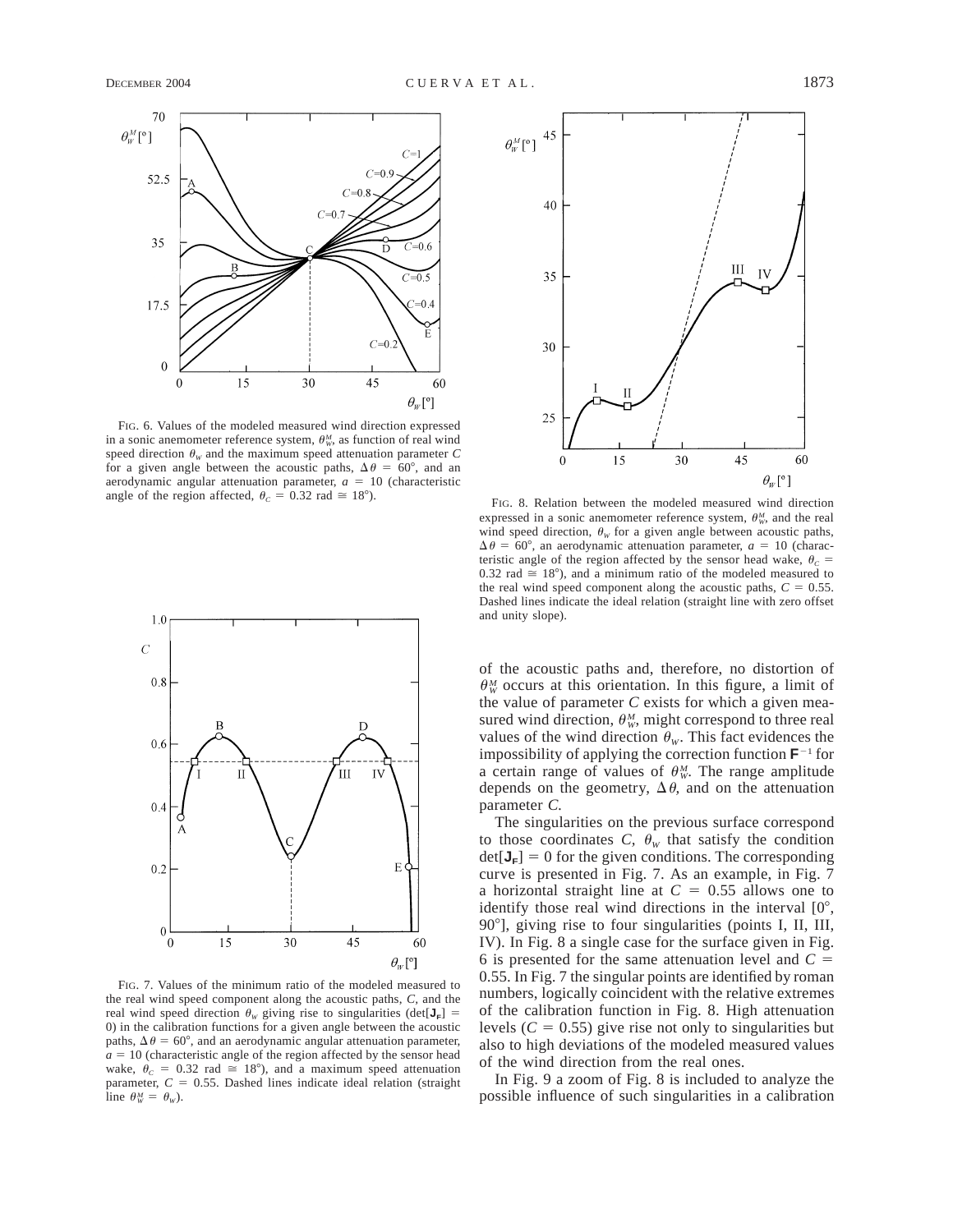

FIG. 9. Zoom of Fig. 8 close to points I and II.

process. It can be shown that for the measured wind direction values between the horizontal lines defined by I and II three corrected values are possible ( $\theta_w = r$ , *p*, or *q*). The physical meaning of the singularities described in the previous analysis is evident here.

## **5. Conclusions**

The geometry of sonic anemometers as well as the characteristic of the aerodynamic disturbance produced by sonic elements on the flow crossing the acoustic path can lead to singularities in the transformation function that relates the measured (disturbed) wind speed vector with the real (corrected) wind speed vector.

The implicit function theorem allows one to identify those combinations of real wind conditions and design parameters that lead to undefined correction functions. The real wind direction is the natural parameter giving rise to singularities in the transformation between real and the measured values, for the considered formulation of aerodynamic disturbances considered (independent from wind speed modulus).

Generally speaking, the classical sensor with orthogonal paths does not show problematic regions. However, some geometrical designs, existing in the market, with the acoustic paths forming smaller angles and for certain levels of aerodynamic disturbances, could lead to undefined correction functions for some wind directions. The parameters studied here have a strong influence in the existence of singularities in the calibration/correction function as well as in the number of these singularities for certain combination of parameters.

## APPENDIX

## **Symbols**

*a*: Aerodynamic angular attenuation parameter.

| Minimum ratio of the modeled measured                       |
|-------------------------------------------------------------|
| to the real wind speed component along                      |
| an acoustic path (so-called maximum                         |
| speed attenuation parameter).                               |
| Length of an acoustic path.                                 |
| $\{O_s, x_s, y_s\}$ :<br>Sonic anemometer reference system. |
| Characteristics diameter of the transducer                  |
| head.                                                       |
| Unit vector along $xs$ axis.                                |
| Unit vector along $y_s$ axis.                               |
| Ratio of the modeled measured to the real                   |
| wind speed component along an acoustic                      |
| path.                                                       |
| Transformation function between the                         |
|                                                             |

modeled measured and the real wind speed modulus and direction.

 $J_F$ : Jacobian matrix of **F**.

**l**1: Acoustic path 1. **l**<sub>2</sub>: Acoustic path 2.

**u**: Wind speed vector.

- $u_{ls}$ : Real wind speed component along an
- acoustic path.  $u_{xs}$ : Real wind speed component along  $\mathbf{x}_s$  axis.  $u_{ys}$ : Real wind speed component along **y**<sub>s</sub> axis.<br>Modeled measured wind speed compo-Modeled measured wind speed compo
	- nent along an acoustic path.
	-
- $u_w$ : Real wind speed modulus.<br> $u_w^M$ : Modeled measured wind s Modeled measured wind speed modulus.  $u_{xs}^M$ : Modeled measured wind speed component along **x**<sub>s</sub> axis.
- u<sup>M</sup><sub>IS</sub>: Modeled measured wind speed component along **y**<sub>s</sub> axis.
- $\Delta \theta$ : Angle formed between the two acoustic paths.
- $\theta_c$ : Characteristic angle of the region affected by the sensor head wake.
- $\theta_w$ : Real wind direction expressed in the sonic anemometer reference system.
- $\theta_{\text{wp}}$ : Angle between the wind speed vector and an acoustic path.
- $\theta_w^M$ : Modeled measured wind direction expressed in the sonic anemometer reference system.

### REFERENCES

- Baker, C. B., R. F. Eskridge, P. S. Conclin, and K. R. Knoerr, 1989: Wind tunnel investigation of three sonic anemometers. NOAA Tech. Memo. ERL ARL-178, Air Resources Laboratory, Silver Spring, MD, 30 pp.
- Casten, T., P. Mousset-Jones, and F. Calizaya, 1993: Ultrasonic anemometry in underground excavations. *Proc. Seventh Mine Ventilation Symp.,* Littleton, CO, Society for Mining, Metallurgy and Exploration, 429–433.
- Cervenka, S., 1992: Selection of an anemometer for measurement of wind turbulence. ECN Tech. Rep. ECN-I-92-029 DE92 557290, 40 pp.
- Cuerva, A., and S. López Diez, 1999: Higher level descriptors of sites and wind turbines by means of principal components analysis. *Proceedings of the European Wind Energy Conference*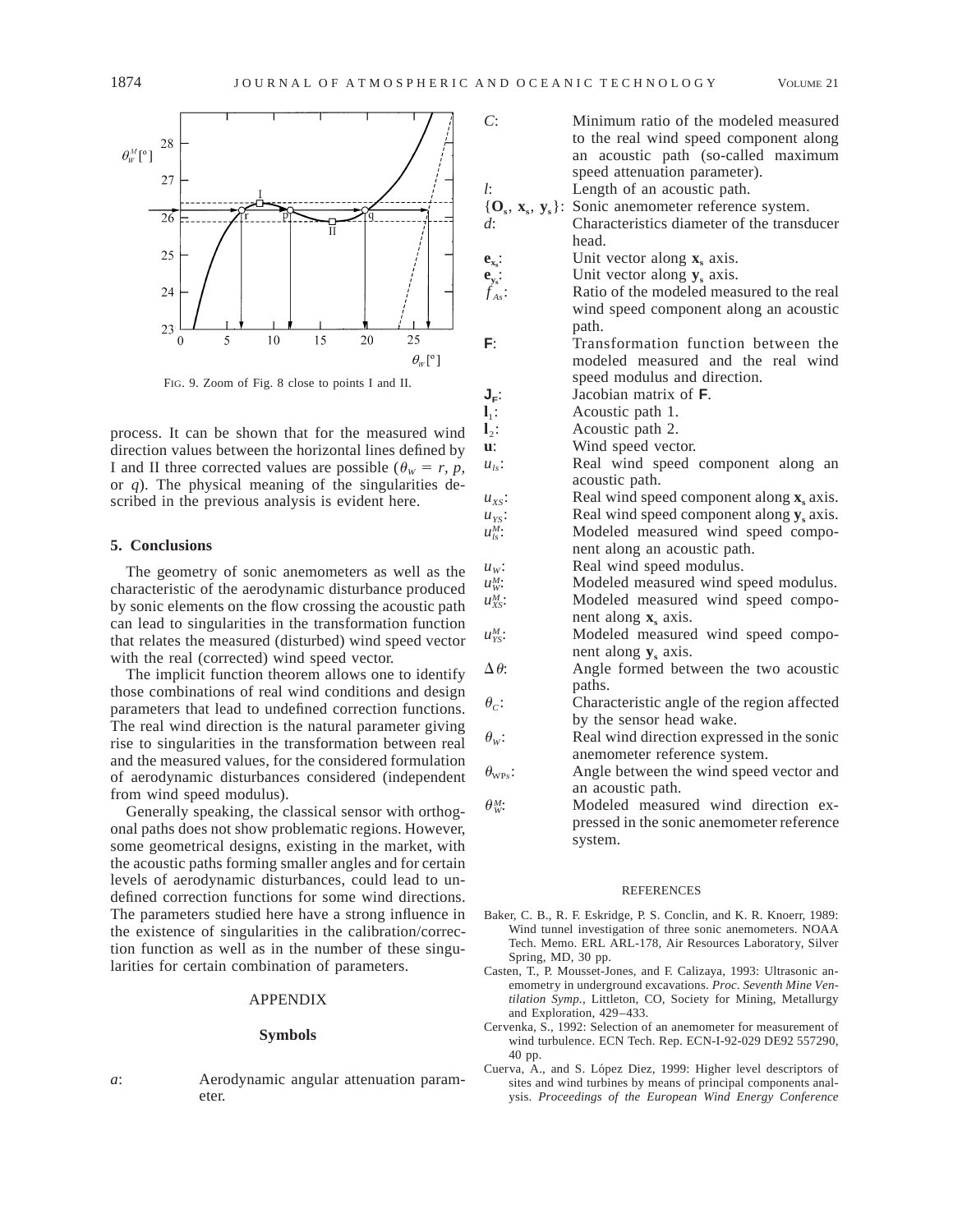*EWEC '97,* A. D. Garrad, W. Palz, and S. Scheller, Eds., James & James Science, 653–656.

-, and A. Sanz-Andrés, 1999: Steps to reach a safe scenario with sonic anemometers as standard sensor for wind measurements in wind energy. *Proceedings of the European Wind Energy Conference EWEC '97,* A. D. Garrad, W. Palz, and S. Scheller, Eds., James & James Science, 649–652.

and  $\frac{1}{2003a}$ : On multiple-path sonic anemometer theory. *Experiments in Fluids,* **34,** doi:10.1007/s00348-002-0565-x.

——, and ——, 2003b: Sonic anemometry of planetary atmospheres. *J. Geophys. Res.,* **108,** 5029, doi:10.1029/2002JE001944.

- Grelle, A., and A. Lindroth, 1994: Flow distortion by a solent sonic anemometer: Wind tunnel calibration and its assessment for flux measurement over forest field. *J. Atmos. Oceanic Technol.,* **11,** 1529–1542.
- Hanafusa, T., T. Korobi, and Y. Minutsa, 1980: Single head sonic anemometer–thermometer. Lower Tropospheric Data Compatibility Series, WMO Instruments and Observing Methods Tech. Rep. 3.
- Heinemann, D., D. Laugner, U. Stahe, and H. Waldl, 1998: Measurement and correction of ultrasonic anemometer errors and impact on turbulence measurements. *Proc. European Wind Energy Conf. EWEC '97,* Dublin, United Kingdom, IWEA, 409– 412.
- Kaimal, J. C., 1978: Sonic Anemometer Measurement of Atmospheric Turbulence, *Dynamic Flow Conference,* Pergamon Press, 551– 565.
- ——, and J. Wyngaard, 1990: The Kansas and Minnesota experiments. *Bound.-Layer Meteor.,* **50,** 31–47.
- Kato, N., T. Okuma, J. R. Kim, H. Marukawa, and Y. Niihori, 1992: Full scale measurements of wind velocity in two urban areas using an ultrasonic anemometer. *J. Wind Eng. Industrial Aerodyn.,* **41,** 67–78.
- Mortensen, N. G., 1994: Flow-response characteristics of the Kaijo Denki omni-directional sonic anemometer. RISO Tech, Rep. TR-61B, 31 pp.
- Silverman, B. A., 1968: The effect of spatial averaging on spectrum estimation. *J. Appl. Meteor.,* **7,** 168–172.
- Suomi, V. E., 1957: Energy budget studies and development of the sonic anemometer for spectrum analysis. *Exploring the Atmosphere's First Mile,* H. H. Lettau, Ed., Pergamon Press, 578 pp.
- Weiser, A., and F. Fiedler, 2001: The influence of the sensor design on wind measurements with sonic anemometer systems. *J. Atmos. Oceanic Technol.,* **18,** 1585–1608.
- Wyngaard, J., and S. Zhang, 1985: Transducer-shadow effects on turbulence spectra measured by sonic anemometers. *J. Atmos. Oceanic Technol.,* **2,** 548–558.